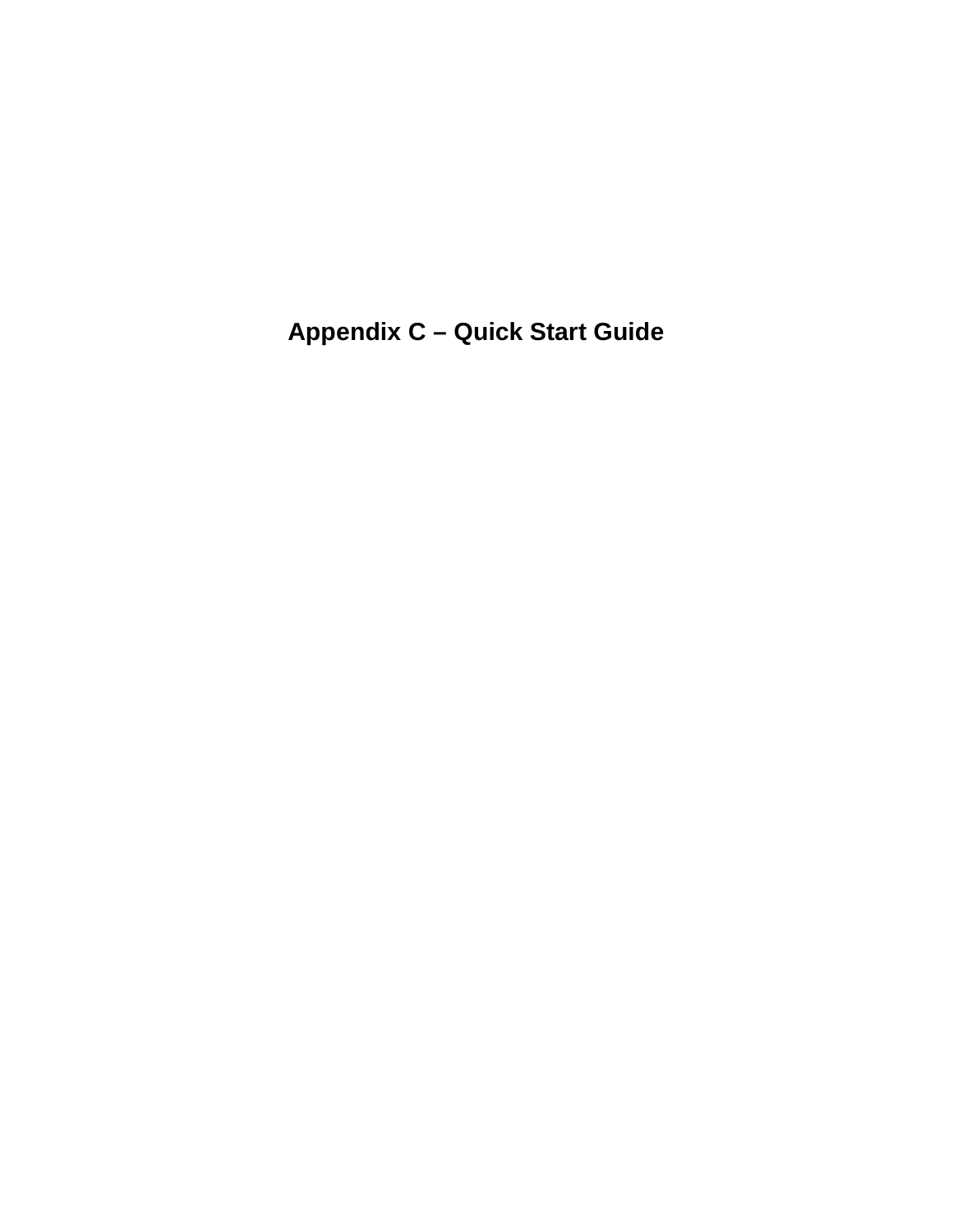## **Quick Start Guide to PC-HYDRO**

1. **Open the webpage.** The first step to using PC-HYDRO is to open the webpage at http://pchydro.rfcd.pima.gov .

|                                                                                                        |                                                                                                                       |                                                                                                                                                                                                                                                                                                                                                                                                                                                                                                                                                                                                                                                                                                                                                                                                                                                                                                                                                                                                                                                                                               |                          | nformation                                                |              |
|--------------------------------------------------------------------------------------------------------|-----------------------------------------------------------------------------------------------------------------------|-----------------------------------------------------------------------------------------------------------------------------------------------------------------------------------------------------------------------------------------------------------------------------------------------------------------------------------------------------------------------------------------------------------------------------------------------------------------------------------------------------------------------------------------------------------------------------------------------------------------------------------------------------------------------------------------------------------------------------------------------------------------------------------------------------------------------------------------------------------------------------------------------------------------------------------------------------------------------------------------------------------------------------------------------------------------------------------------------|--------------------------|-----------------------------------------------------------|--------------|
| Project Name                                                                                           | <b>Disclaimer</b>                                                                                                     |                                                                                                                                                                                                                                                                                                                                                                                                                                                                                                                                                                                                                                                                                                                                                                                                                                                                                                                                                                                                                                                                                               | Acres                    |                                                           | $\checkmark$ |
| User Name:<br><b>Concentration Point</b><br>Froject Hotes (450 Charas                                  | <b>PIMA COUNTY</b><br><b>FLOOD CONTROL</b>                                                                            | The Pima County Regional Flood Control District ("PCRFCD") grants to the user<br>the rights to access PC Hydro 6.1 "the Website" subject to the following Terms<br>and Conditions of Use:<br>PCRFCD is solely responsible for the content of the Website. The Website may<br>not be modified, abridged, decompiled, disassembled, unobfuscated or reverse<br>engineered. The user is solely responsible for the content, interactions, and<br>effects of any and all amendments, if present, whether they be extension<br>modules, language resource bundles, scripts or any other amendment.                                                                                                                                                                                                                                                                                                                                                                                                                                                                                                 | rse (Lc)<br>(Lea)<br>int | pped-Mountain<br>$\overline{0}$<br><b>Basin</b><br>Factor | $\checkmark$ |
| Map Satellite y Marana<br>Rainto<br><b>Picture Rocks</b><br>Saguard<br>National P.<br>Tucs<br>Mountail | <b>Waiver of Warranty</b><br>have other legal rights that vary from state to state.<br><b>Limitation of Liability</b> | No part of this Terms and Conditions for Use may be modified, deleted or obliterated from the Website.<br>No part of the Website may be exported or re-exported in contravention of U.S. export laws or regulations.<br>THE PIMA COUNTY REGIONAL FLOOD CONTROL DISTRICT AND ITS AGENCIES, OFFICIALS, REPRESENTATIVES,<br>AND EMPLOYEES, INCLUDING ITS CONTRACTORS AND SUPPLIERS PROVIDE PC Hydro 6.1 "AS IS," WITHOUT<br>ANY WARRANTY OR CONDITION, EXPRESSED, IMPLIED OR STATUTORY, AND SPECIFICALLY DISCLAIM ANY<br>IMPLIED WARRANTIES OF TITLE, MERCHANTABILITY, FITNESS FOR A PARTICULAR PURPOSE AND NON-<br>INFRINGEMENT. Depending on state law, the foregoing disclaimer may not apply to you, and you may also<br>IN NO EVENT SHALL THE PIMA COUNTY REGIONAL FLOOD CONTROL DISTRICT AND ITS AGENCIES,<br>OFFICIALS, REPRESENTATIVES, AND EMPLOYEES, INCLUDING ITS CONTRACTORS AND SUPPLIERS, BE LIABLE<br>FOR LOST PROFITS OR ANY SPECIAL, INCIDENTAL OR CONSEQUENTIAL DAMAGES ARISING OUT OF OR IN<br>CONNECTION WITH USE OF PC Hydro 6.1 REGARDLESS OF CAUSE, INCLUDING NEGLIGENCE. | ypes<br>C                | il Information<br>Desert Brush                            |              |
| $(36)$ Vale                                                                                            |                                                                                                                       | THE PIMA COUNTY REGIONAL FLOOD CONTROL DISTRICT'S LIABILITY, AND THE LIABILITY OF ITS AGENCIES,<br>OFFICIALS, REPRESENTATIVES, AND EMPLOYEES, INCLUDING ITS CONTRACTORS AND SUPPLIERS, TO YOU OR<br>ANY THIRD PARTIES IN ANY CIRCUMSTANCE IS LIMITED TO THE CORRECTION OF IDENTIFIED ERRORS<br>WITHIN PC Hydro 6.1. Depending on state law, the above limitation or exclusion may not apply to you.                                                                                                                                                                                                                                                                                                                                                                                                                                                                                                                                                                                                                                                                                           |                          | <b>/ Peak Discharge</b>                                   |              |
| <b>Three Points</b><br>$\mathbb{R}$<br>Google<br>Latitude<br>Longitu                                   | <b>Indemnity</b><br>a third party.                                                                                    | As a voluntary user of PC Hydro 6.1 you agree to indemnify and hold the Pima County Regional Flood Control<br>District, and its agencies, officials, representatives, and employees, including its contractors and suppliers,<br>harmless from any claim or demand, including reasonable attorneys' fees, made by any third party due to or<br>arising out of your use of PC Hydro 6.1 or breach of this Agreement or your violation of any law or the rights of                                                                                                                                                                                                                                                                                                                                                                                                                                                                                                                                                                                                                              | It Tc<br>1/hr            | q at Tc<br>(in/hr)                                        | (cfs)        |
| Rainfall Data does not match I<br>Note: Yellow background indic-<br>outside the limitations of the pro | <b>Assent</b>                                                                                                         | I Agree<br><b>TUUU</b>                                                                                                                                                                                                                                                                                                                                                                                                                                                                                                                                                                                                                                                                                                                                                                                                                                                                                                                                                                                                                                                                        |                          |                                                           |              |

2. **Read and Agree to the Terms and Conditions of Use.** Press the **I Agree** button on the Terms and Conditions of Use screen. By doing so, the user agrees to rigidly uphold certain stipulations of use, including the Waiver of Liability, Limitations of Liability, Indemnity, and the voluntary Assention of all Terms and Conditions of Use. Pressing the **I Agree** button will cause the PC-HYDRO webpage to appear.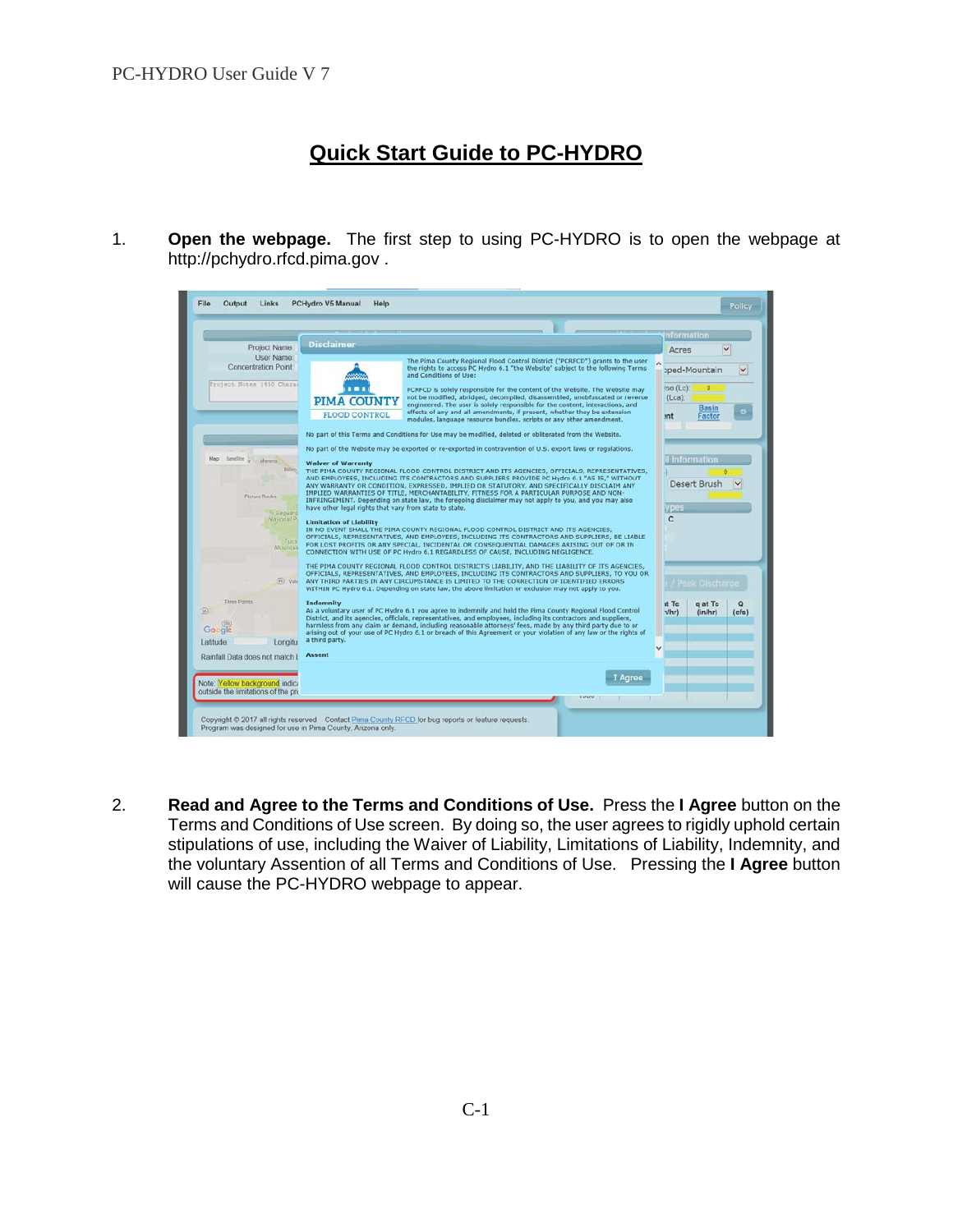

3. **Start a New calculation or Open an existing calculation.** For new projects, Begin entering data in the yellow fields. To open an existing file, press the **File** toolset button, select **Open .pk5 or .pk6 file**, and then browse for and open an existing PC-HYDRO file. Version 6 of PC-HYDRO will open existing data sets having a \*.pk5 or the newer \*.pk6 file extensions. Opening an existing calculation will populate the web page fields. Under the Output menu **Generate Hydrographs** will generate and save a standard Pima County hydrograph from an active calculation. The **Links** dropdown menu will direct the user to data sites or other related sites. The **PC Hydro VX Manual** drop down menu will provide the user with pdf's of the user manual for information on how to use the calculator. Pressing the **File** toolset button and selecting **Save to .pk6 format** will allow the user to browse and save the input data. Closing the webpage will close the program without saving the input data. Pressing the **Calculate Runoff Data/Peak Discharge** button will cause the program to calculate and display Runoff Data using the new or updated information. Selecting the **Help** menu button directs you to information about the current version of the webpage through the **About** button or how to contact the District regarding comments, feature requests or to report a bug through the **Support** button. Pressing the **Policy** button on the right side of the webpage directs you to the Pima County Regional Flood Control District's page containing "Rules and Procedures".

File Output Links **PCHydro V5 Manual** Help

Policy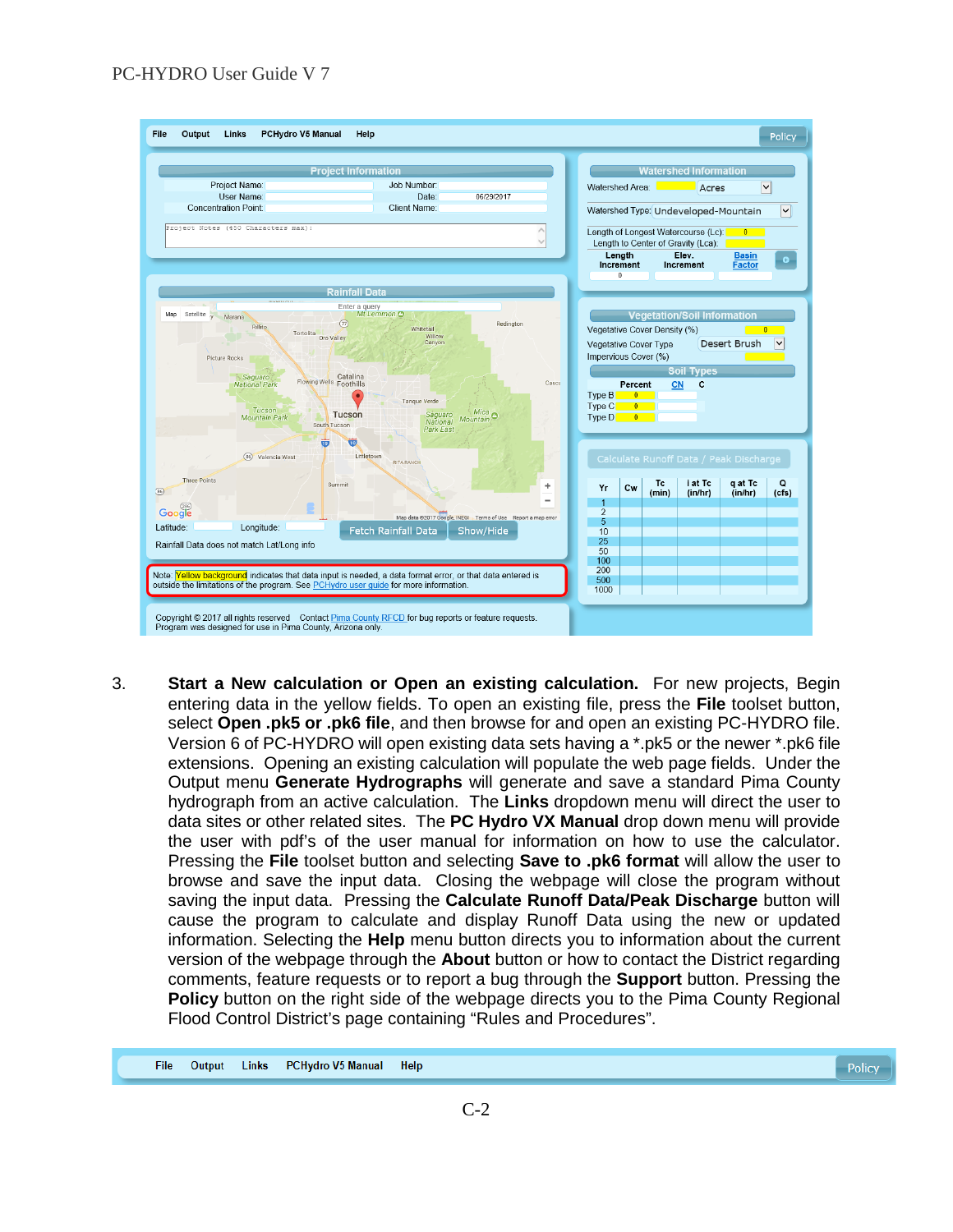4. **Enter Project Data**. Within the "Project Information" area enter information describing the project and drainage concentration point, consisting of: **Project Name**, **User Name**, **Concentration Point** (including whether or not the analysis is for existing or future hydrologic conditions; for example: "CP#30 Existing"), **Job Number**, **Date** of calculation or revision, and **Client Name**,, in the appropriate fields. A **Notes** field is available to annotate the calculation with up to 450 characters of information relavent to the calculation, i.e. Existing Conditions, Developed Conditions, LID calculations, etc.

| <b>Project Information</b>          |              |            |  |  |  |
|-------------------------------------|--------------|------------|--|--|--|
| Project Name:                       | Job Number:  |            |  |  |  |
| User Name:                          | Date:        | 06/29/2017 |  |  |  |
| Concentration Point:                | Client Name: |            |  |  |  |
| Project Notes (450 Characters max): |              |            |  |  |  |

5. **Enter Watershed Information**. Enter **Watershed Information**, general **Watershed Area** with a drop down to indicated the appropriate units as either Acres or Square Miles, **Watershed Type** from the drop down, **Length of Longest Watercourse** and the **Length to the Center of Gravity**, and representative **Length Increments, Elevation Increments** and **Basin Factors**. When selecting values for these parameters, assume existing land uses and watershed characteristics within those basins identified as Balanced or Critical, and where stormwater detention will be required as a condition of new development. Otherwise, assume future land uses and watershed characteristic for those watersheds where stormwater detention will not be required. In this second case, consideration should be given to the maximum probable urbanization likely to occur within the watershed's boundaries. Do this by looking at the Land Use Intensities given in the current Pima County Comprehensive Plan.

|                     | <b>Watershed Information</b>         |                 |    |
|---------------------|--------------------------------------|-----------------|----|
| Watershed Area:     | Acres                                |                 |    |
|                     | Watershed Type: Undeveloped-Mountain |                 | v  |
|                     | Length of Longest Watercourse (Lc):  |                 |    |
|                     | Length to Center of Gravity (Lca):   |                 |    |
| Length<br>Increment | Elev.<br>Increment                   | Basin<br>Factor | c. |
|                     |                                      |                 |    |
|                     |                                      |                 |    |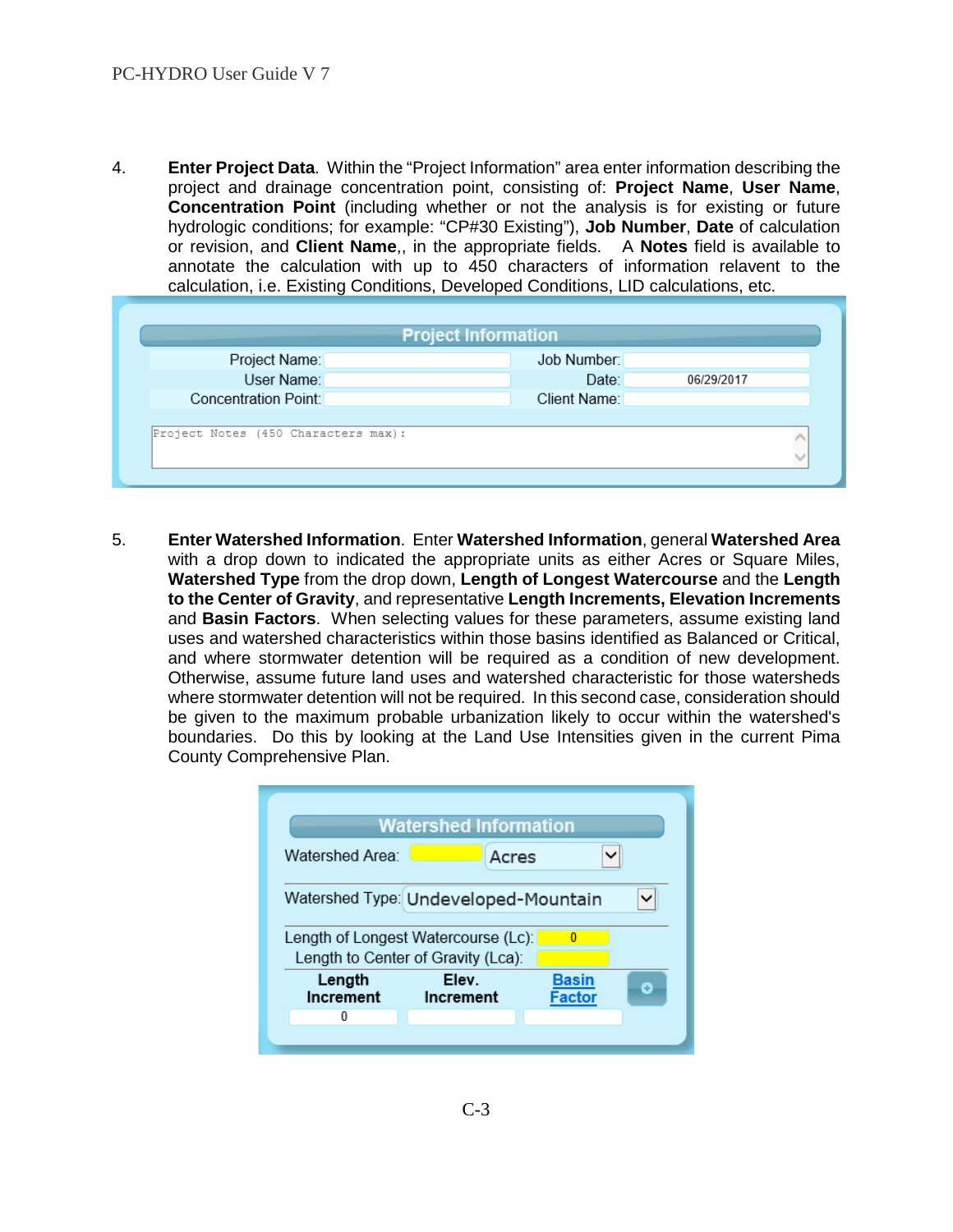6. **Enter Rainfall Data.** enter rainfall and flood **Return Period**, **Rainfall Input** (entering either Latitude and Longitude coordinates for the watershed centroid, or rainfall intensity/duration values independently obtained from the NOAA Atlas 14, Upper 90% Confidence Limits). Values representing Latitude and Longitude, in decimal degrees, can be entered with up to 4 significant figures. After entering Latitude and Longitude manually or panning/zooming within the map window to the watershed centroid, press **Fetch Rainfall Data** to populate the precipitation-depth entry fields. (If you pan to a new centroid location you must reload the data from NOAA by again pressing the **Fetch Rainfall Data** button. The webpage links to the current NOAA Atlas 14 web page to retrieve the most current information. The rainfall data can be hidden and shown again by pressing the **Show/Hide** button.

*Important: unless granted prior approval by the PCRFCD, PC-HYDRO shall not be used to calculate flood peaks for watersheds larger than 10 square miles, or having 100-year Times of Concentration longer than 180 minutes.*



7. **Enter Soil and Vegetation Data.** Enter **Vegetation Cover Density**, **Vegetative Cover Type**, percentage of **Impervious Cover**, and the **Percent** and **Curve Number** corresponding to NRCS-SCS Hydrologic Soil Types B, C, and D. When selecting representative values for vegetation, bare soil and impervious cover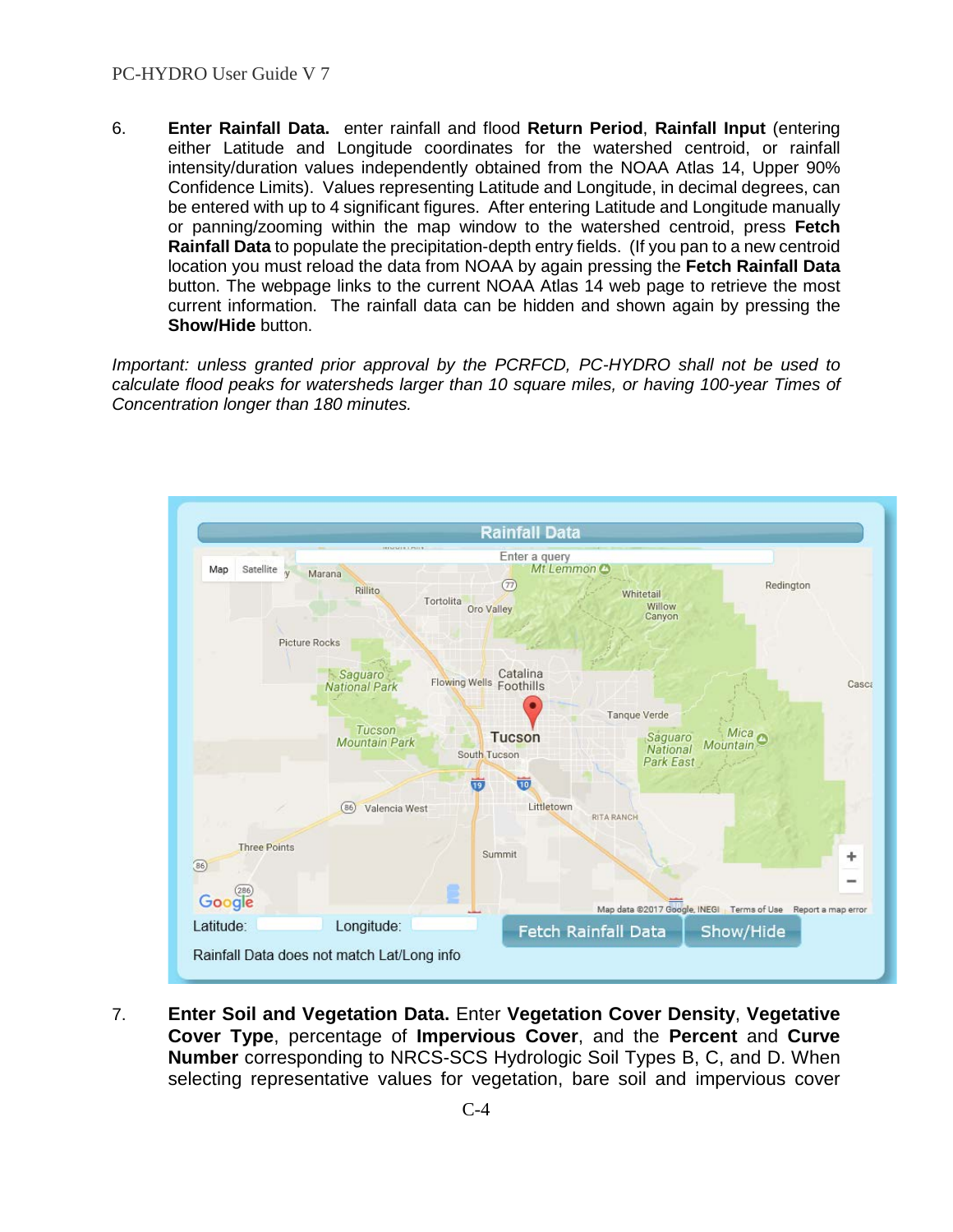types, assume existing watershed conditions, if stormwater detention will be required as a condition of future development within the entire watershed, otherwise, assume future conditions based on allowable Land Use Intensities given in the Pima County Comprehensive Plan. Representative NRCS-SCS Curve Numbers from the Graph on Figure 1 are automatically inserted/updated into the CN field. The CN may be manually modified if justified.

|                              |         |    | <b>Vegetation/Soil Information</b> |              |              |
|------------------------------|---------|----|------------------------------------|--------------|--------------|
| Vegetative Cover Density (%) |         |    |                                    | 0            |              |
| Vegetative Cover Type        |         |    |                                    | Desert Brush | $\checkmark$ |
| Impervious Cover (%)         |         |    |                                    |              |              |
|                              |         |    | <b>Soil Types</b>                  |              |              |
|                              | Percent | CΝ | C                                  |              |              |
| Type B                       |         |    |                                    |              |              |
| Type C                       | 0       |    |                                    |              |              |
| Type D                       | n       |    |                                    |              |              |
|                              |         |    |                                    |              |              |

8. **Calculate the Resulting Flood Peak and Save the Input Data** Perform the calculation by pressing the **CALCULATE Runoff Data/ Peak Discharge** button located near the bottom right corner of the page. Check the input for correctness, and output for consistency and reasonableness. If all of the fields in yellow have not been entered, an error message will be returned. Either **PRINT** the output to a pdf file, or **SAVE** the input by first pressing the **FILE** button found in the toolset at the top of the PC-HYDRO Summary Page and then Browsing to the desired storage location. Closing the webpage, will the close the page without saving the input data.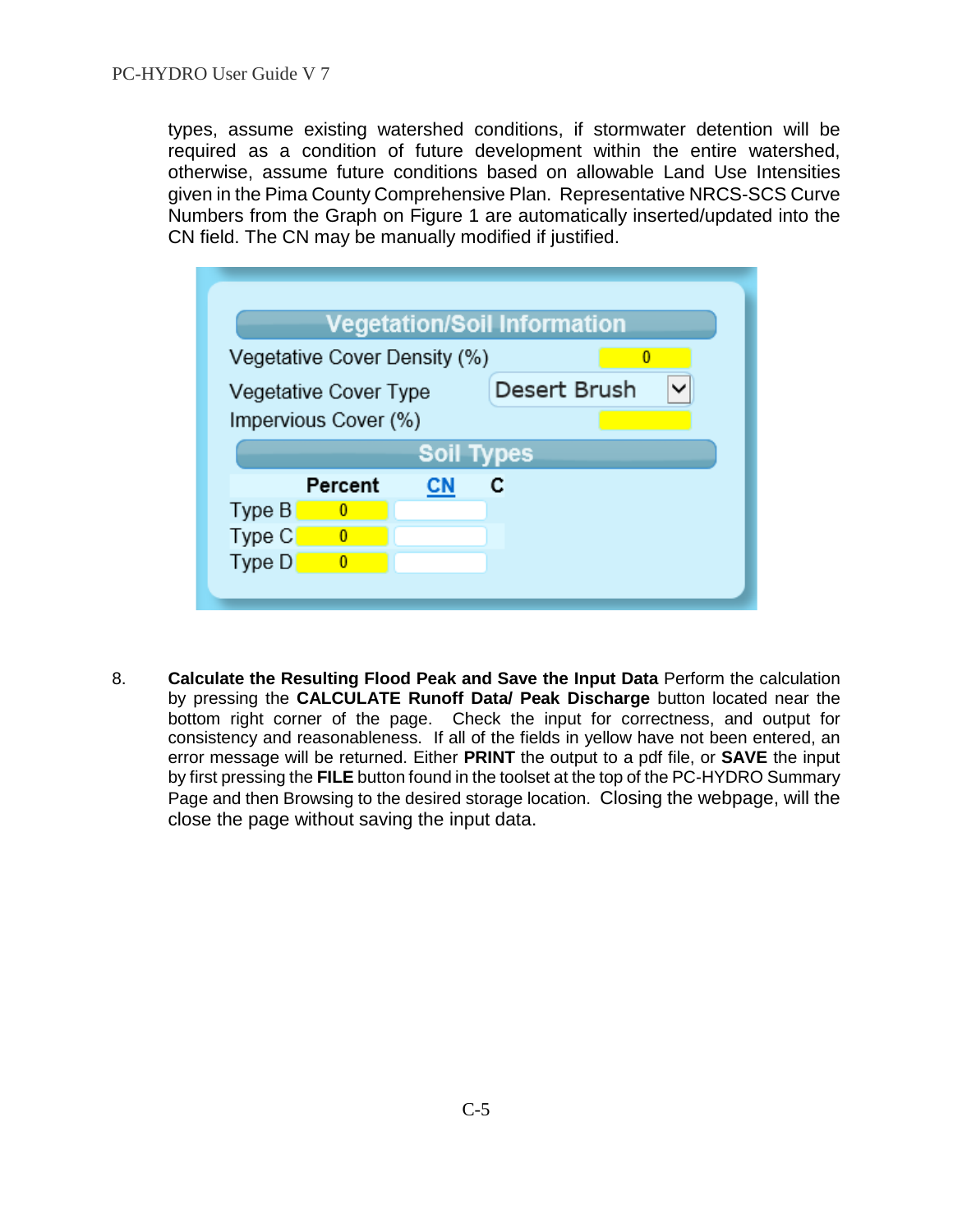|                |    |             |                    | Calculate Runoff Data / Peak Discharge |            |
|----------------|----|-------------|--------------------|----------------------------------------|------------|
| Yr             | Cw | Tc<br>(min) | i at Tc<br>(in/hr) | q at Tc<br>(in/hr)                     | Q<br>(cfs) |
| 1              |    |             |                    |                                        |            |
| $\overline{2}$ |    |             |                    |                                        |            |
| 5              |    |             |                    |                                        |            |
| 10             |    |             |                    |                                        |            |
| 25             |    |             |                    |                                        |            |
| 50             |    |             |                    |                                        |            |
| 100            |    |             |                    |                                        |            |
| 200            |    |             |                    |                                        |            |
| 500            |    |             |                    |                                        |            |
| 1000           |    |             |                    |                                        |            |
|                |    |             |                    |                                        |            |

9. **Optional --- Print or Export a Synthetic Hydrograph.** If needed, a Pima County Synthetic Hydrograph can be generated, with user-defined time increments, and either sent directly to a pdf file, or Browsed and Saved as Comma Separated (\*.csv) Text File at a user-defined location. These hydrograph output files will have a \*.hyd extension, which can be later used in Microsoft Word, Microsoft Excel, HEC-HMS, or other similar programs, as desired. A third output option for the Hydrograph is an \*.xlsx file that can be copied and pasted into the PC Route spreadsheet. You will need to select your desired return intervals for the \*.pdf files. For the Excel format and \*.csv, all return periods are automatically generated. The output Hydrograph Increment and Volume Units must also be selected. Press **Generate Hydrograph** when finished.